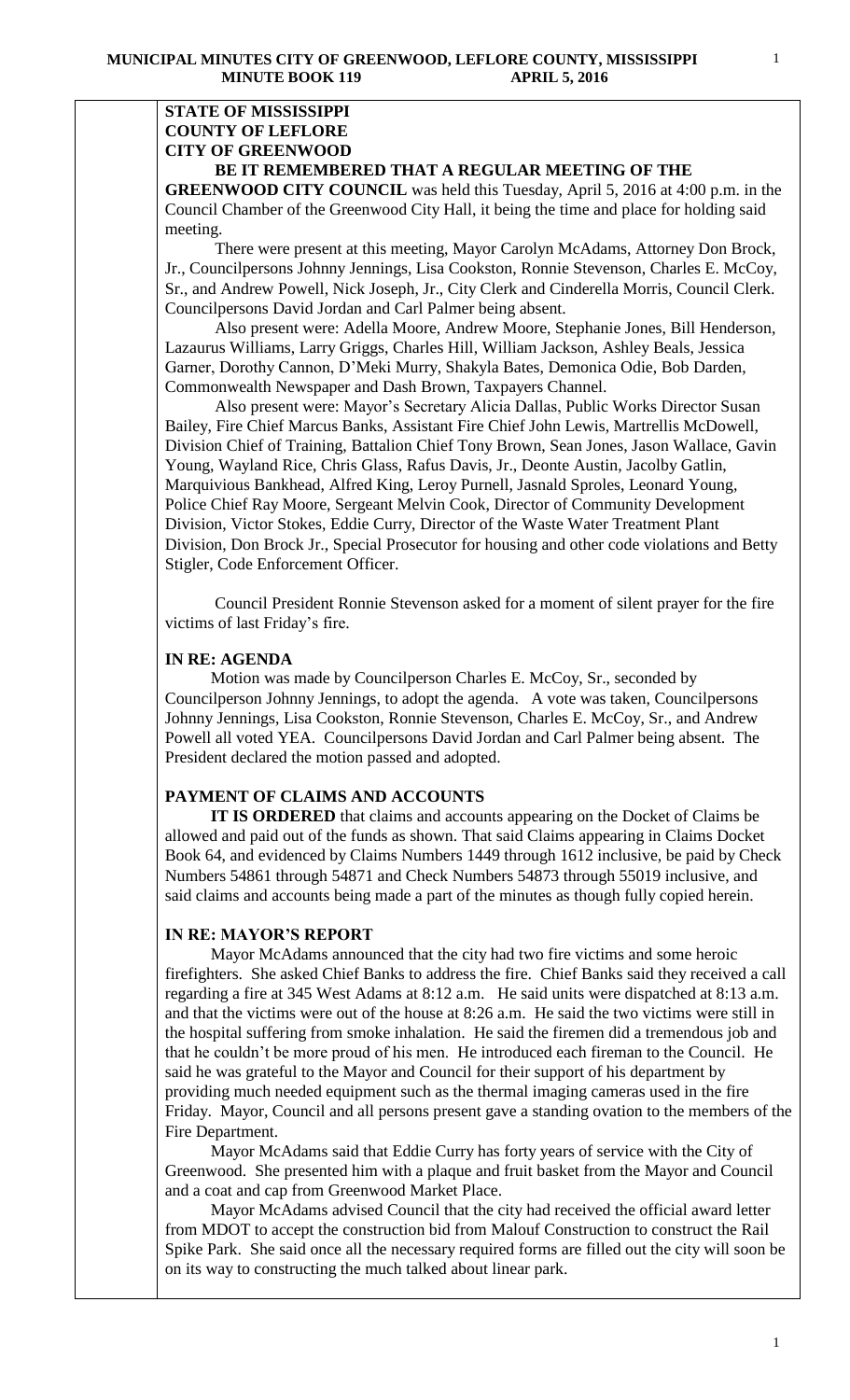Mayor McAdams said Victor Stokes is going to explain what to do if citizen homes were flooded. Victor Stokes said he had talked with someone that works at MEMA and that since there were not enough houses affected by the flood that no declaration was declared. He said some of the houses that were affected were not in a high hazard flood zone therefore they needed to contact Fred Randle with the Leflore County Emergency Management Agency. He said you could contact him at 455-7613 or 455-7614 if there were questions regarding flooding of properties. Mayor McAdams advised citizens to call Victor Stokes to get their names on the list.

 Council President Ronnie Stevenson congratulated Susan Bailey and her department on the good job they did blocking off streets during the flood.

 Councilperson Johnny Jennings questioned Eddie Curry regarding pumps working during the flood. Eddie Curry said all pumps were working and that the pumps could not handle five inches of rain in such little time. Councilperson Charles McCoy questioned Curry about the underpath pumps. Curry said the underpath has two 12 inch pumps.

#### **IN RE: PUBLIC AGENDA IN RE: DILAPIDATED HOUSING RESOLUTION ADJUDGING PROPERTY TO BE A MENACE TO THE PUBLIC HEALTH AND SAFETY** Green Springs Properties, LLC Betty Van Meter

707 and 709 West Johnson Street - Adopted Unanimously

 Earnest Johnson came before the Council asking for permission to rehab the house at 608 Montjoy.

### **RESOLUTION ADJUDGING PROPERTY TO BE A MENACE TO THE PUBLIC HEALTH AND SAFETY**

Viking Investments, LLC Wallace Van Meter, Jr. 608 Montjoy Street - Tabled until May 3, 2016

### **RESOLUTION ADJUDGING PROPERTY TO BE A MENACE TO THE PUBLIC HEALTH AND SAFETY**

Morrison Holdings, LLC c/o Donald B. Morrison 313 ½ Rear, 315 ½ Rear, 317 ½ Rear, 319 ½ Rear, 321 ½ Rear, 323 ½ Rear and 325  $\frac{1}{2}$  Rear West Johnson Street - Adopted Unanimously

# **RESOLUTION ADJUDGING PROPERTY TO BE A MENACE TO THE PUBLIC HEALTH AND SAFETY**

Greenwood Housing, I, L.P. 313, 315 & 317 West Gibbs 206, 300, 302, 304, 306, 308, 310, 314 Palace 807 Cotton Street 806 Fulton Street - Tabled until May 3, 2016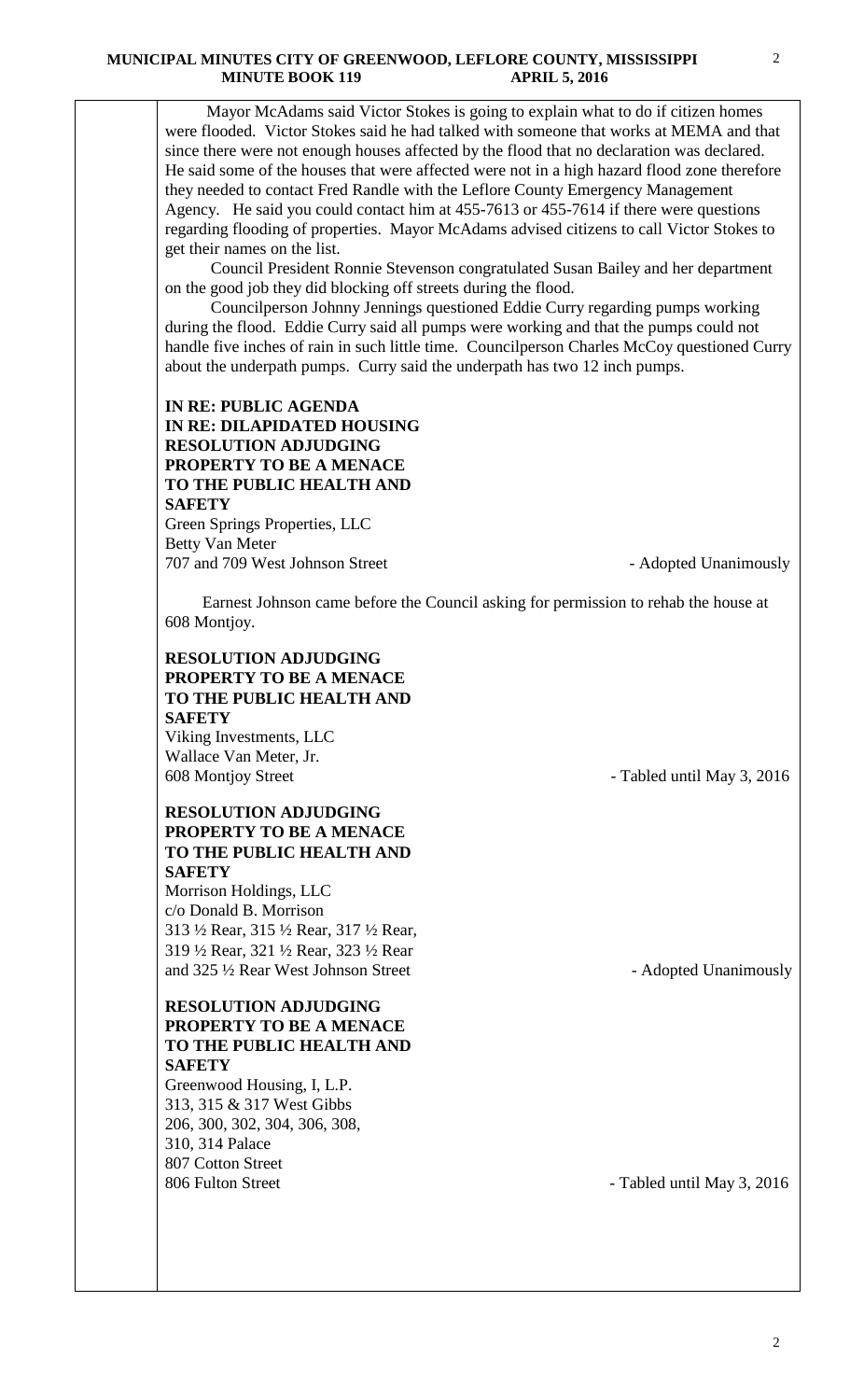| <b>RESOLUTION ADJUDGING</b><br>PROPERTY TO BE A MENACE |                            |
|--------------------------------------------------------|----------------------------|
| TO THE PUBLIC HEALTH AND                               |                            |
| <b>SAFETY</b>                                          |                            |
| Viking Investments, LLC                                |                            |
| Wallace Van Meter, Jr.                                 |                            |
| 701, 707, 709 and 709 Rear,                            |                            |
| 711 and 711 Rear                                       |                            |
| and 713 Rear Fulton Street                             | - Tabled until May 3, 2016 |
|                                                        |                            |
| <b>RESOLUTION ADJUDGING</b>                            |                            |
| PROPERTY TO BE A MENACE                                |                            |
| TO THE PUBLIC HEALTH AND                               |                            |
| <b>SAFETY</b>                                          |                            |
| Viking Investments, LLC                                |                            |
| Wallace Van Meter, Jr.                                 |                            |
| 207 West Henry Street                                  | - Tabled until May 3, 2016 |
| <b>RESOLUTION ADJUDGING</b>                            |                            |
| PROPERTY TO BE A MENACE                                |                            |
| TO THE PUBLIC HEALTH AND                               |                            |
| <b>SAFETY</b>                                          |                            |
| Carl F. Clark                                          |                            |
| 1412 Ray Street                                        | - Adopted Unanimously      |
|                                                        |                            |
| <b>RESOLUTION ADJUDGING</b>                            |                            |
| PROPERTY TO BE A MENACE                                |                            |
| TO THE PUBLIC HEALTH AND                               |                            |
| <b>SAFETY</b>                                          |                            |
| Squire Title Service, LLC                              |                            |
| Wallace Van Meter, Jr.                                 |                            |
| Stroud's Alley                                         | - Tabled until May 3, 2016 |
| <b>RESOLUTION ADJUDGING</b>                            |                            |
| PROPERTY TO BE A MENACE                                |                            |
| TO THE PUBLIC HEALTH AND                               |                            |
| <b>SAFETY</b>                                          |                            |
| Larry "Blue" Neal                                      |                            |
| 522 Broad Street                                       | - Tabled until May 3, 2016 |
|                                                        |                            |
| <b>RESOLUTION ADJUDGING</b>                            |                            |
| PROPERTY TO BE A MENACE                                |                            |
| TO THE PUBLIC HEALTH AND<br><b>SAFETY</b>              |                            |
| Mildred Miller                                         |                            |
| 209 Avenue G                                           | - Adopted Unanimously      |
|                                                        |                            |
| <b>RESOLUTION ADJUDGING</b>                            |                            |
| PROPERTY TO BE A MENACE                                |                            |
| TO THE PUBLIC HEALTH AND                               |                            |
| <b>SAFETY</b>                                          |                            |
| <b>Robert Meeks</b>                                    |                            |
| 313 and 315 Ash Street                                 | - Tabled until May 3, 2016 |
|                                                        |                            |
| <b>RESOLUTION ADJUDGING</b>                            |                            |
| PROPERTY TO BE A MENACE<br>TO THE PUBLIC HEALTH AND    |                            |
| <b>SAFETY</b>                                          |                            |
| Green Springs Properties, LLC                          |                            |
| <b>Betty Van Meter</b>                                 |                            |
| #13 and #14 McClure's Alley                            | - Adopted Unanimously      |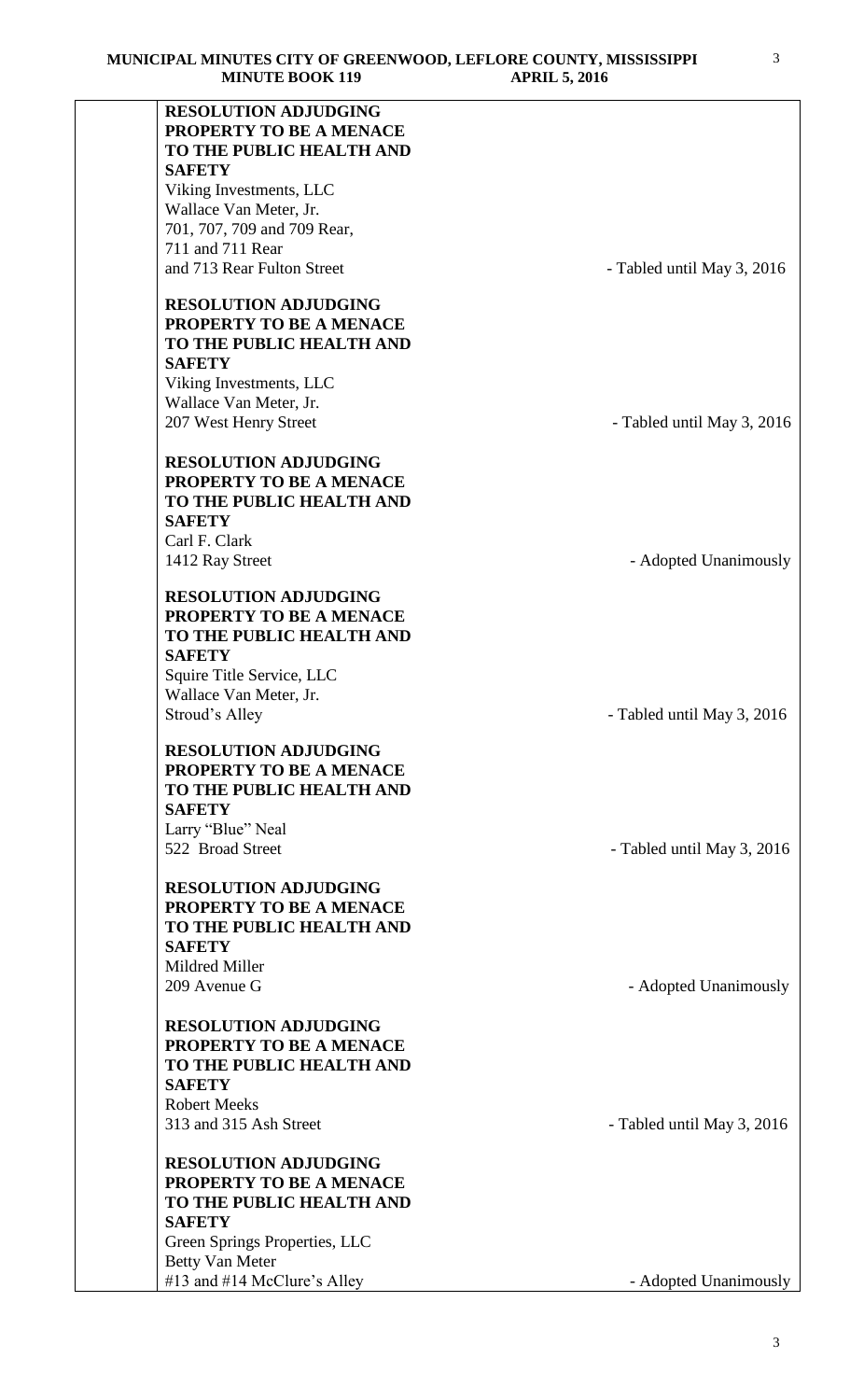Bill Henderson addressed the Council regarding properties owned by Greenwood Housing, I, L. P. He said that he has been trying to purchase these properties for some time and that he has not been able to talk with the owner of these properties. **RESOLUTION SETTING HEARING AND AUTHORIZING ISSUANCE OF NOTICE** Carolyn Morris - Adopted Unanimously **RESOLUTION SETTING HEARING AND AUTHORIZING ISSUANCE OF NOTICE** Gloria Fair and Willie Berry, Jr. 1405 Leflore Avenue - Adopted Unanimously **RESOLUTION SETTING HEARING AND AUTHORIZING ISSUANCE OF NOTICE** Pemberton Mortgage & Investments, LLC 604 Rear Mississippi Avenue **- Adopted Unanimously RESOLUTION SETTING HEARING AND AUTHORIZING ISSUANCE OF NOTICE** Bank of Kilmichael 204 Highway 7 South **- Adopted Unanimously RESOLUTION SETTING HEARING AND AUTHORIZING ISSUANCE OF NOTICE** Mary Alice Buckner Williams Annie Beatrice Buckner Williams Willie Louis Buckner 431 Ash Street - Adopted Unanimously **RESOLUTION SETTING HEARING AND AUTHORIZING ISSUANCE OF NOTICE** Jerlene Cornwall 321 McCain Street - Adopted Unanimously Don Brock, Jr., Special Prosecutor for housing and other code violations, advised Council to adjudge the actual cost incurred by the city in cleaning the properties on the attached listed except in cases where the actual cost of cleaning exceeds the fair market value of the property in which case the fair market value will be adjudged as listed on the attached and highlighted. **RESOLUTION ADJUDGING COSTS OF CLEANING PRIVATE PROPERTY** Pearl Brown 214 / 216 East Percy Street \$4,200.00 - Adopted Unanimously **RESOLUTION ADJUDGING COSTS OF CLEANING PRIVATE PROPERTY** Roy Campbell 600 Block Cotton \$4,000.00 - Adopted Unanimously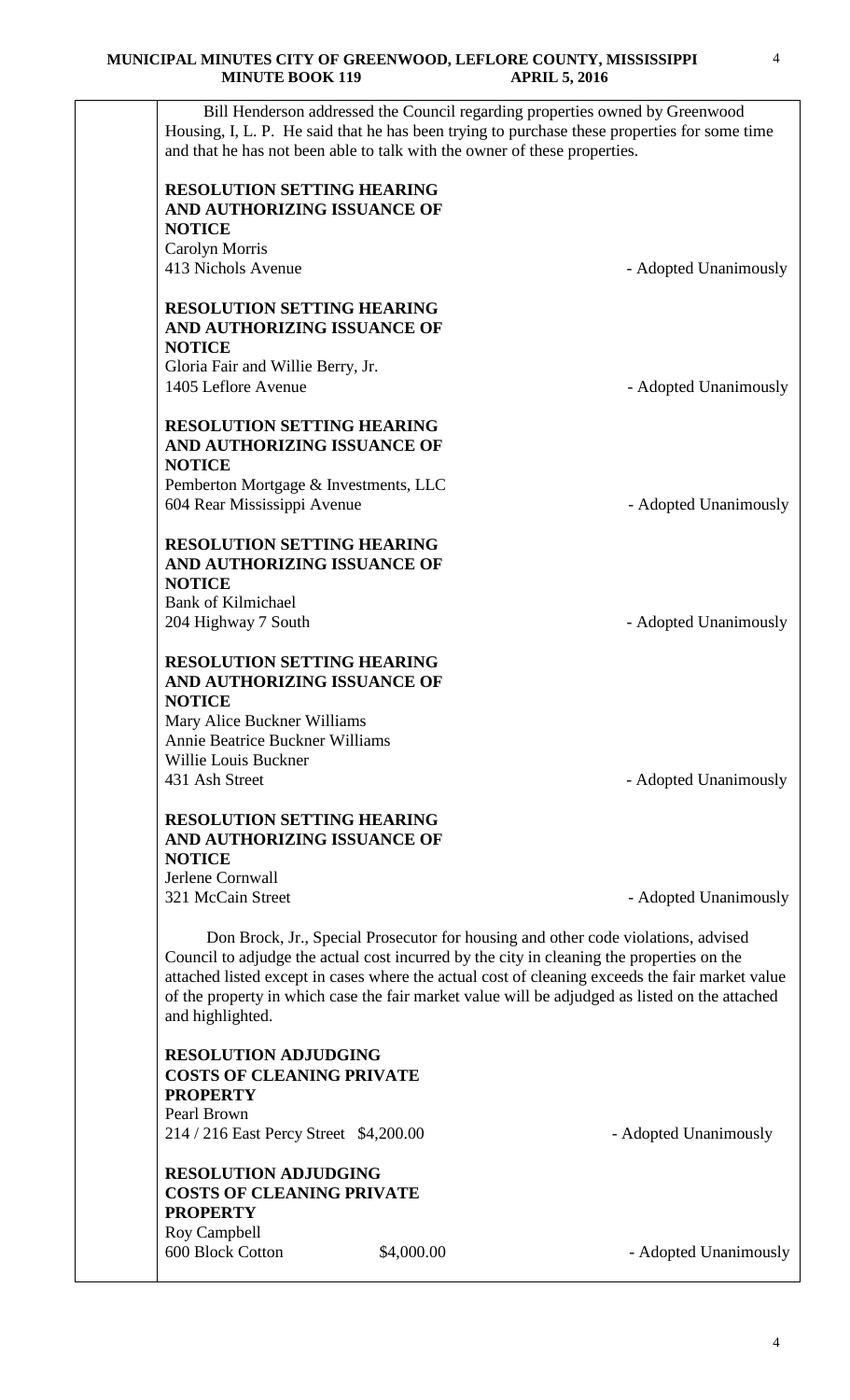| <b>RESOLUTION ADJUDGING</b><br><b>COSTS OF CLEANING PRIVATE</b><br><b>PROPERTY</b>                                          |            |                       |
|-----------------------------------------------------------------------------------------------------------------------------|------------|-----------------------|
|                                                                                                                             |            |                       |
| Lou Alma Davis                                                                                                              |            |                       |
| 712 Broad Street                                                                                                            | \$300.00   | - Adopted Unanimously |
| <b>RESOLUTION ADJUDGING</b><br><b>COSTS OF CLEANING PRIVATE</b><br><b>PROPERTY</b>                                          |            |                       |
| <b>Michael Crockett</b>                                                                                                     |            |                       |
| 1243 McLean Street                                                                                                          | \$2,800.00 | - Adopted Unanimously |
| <b>RESOLUTION ADJUDGING</b><br><b>COSTS OF CLEANING PRIVATE</b><br><b>PROPERTY</b><br><b>Lottie Garrett</b>                 |            |                       |
| 313 Avenue F                                                                                                                | \$300.00   | - Adopted Unanimously |
| <b>RESOLUTION ADJUDGING</b><br><b>COSTS OF CLEANING PRIVATE</b><br><b>PROPERTY</b>                                          |            |                       |
| <b>Jake Howard</b><br>604 Avenue M                                                                                          | \$3,000.00 |                       |
|                                                                                                                             |            | - Adopted Unanimously |
| <b>RESOLUTION ADJUDGING</b><br><b>COSTS OF CLEANING PRIVATE</b><br><b>PROPERTY</b><br>Publican Assett Mgmt.                 |            |                       |
| 402 W. Jeff Davis                                                                                                           | \$4,500.00 | - Adopted Unanimously |
| <b>RESOLUTION ADJUDGING</b><br><b>COSTS OF CLEANING PRIVATE</b><br><b>PROPERTY</b><br>Kenneth Poy<br>1106 Carrollton Avenue | \$1,000.00 | - Adopted Unanimously |
| <b>RESOLUTION ADJUDGING</b><br><b>COSTS OF CLEANING PRIVATE</b><br><b>PROPERTY</b><br><b>Ruth Wilhite Estate</b>            |            |                       |
| 422 Kinney Street                                                                                                           | \$800.00   | - Adopted Unanimously |
| <b>RESOLUTION ADJUDGING</b><br><b>COSTS OF CLEANING PRIVATE</b><br><b>PROPERTY</b><br><b>Bernice Taylor</b>                 |            |                       |
| 300 West Percy Street                                                                                                       | \$2,100.00 | - Adopted Unanimously |
| <b>RESOLUTION ADJUDGING</b><br><b>COSTS OF CLEANING PRIVATE</b><br><b>PROPERTY</b><br>Sek Ming Lo                           |            |                       |
| 411 Palace Street                                                                                                           | \$3,285.00 | - Adopted Unanimously |
| <b>RESOLUTION ADJUDGING</b><br><b>COSTS OF CLEANING PRIVATE</b><br><b>PROPERTY</b>                                          |            |                       |
| J.P. Morgan Chase                                                                                                           |            |                       |
| 212 E. Taft Street                                                                                                          | \$1,500.00 | - Adopted Unanimously |
|                                                                                                                             |            |                       |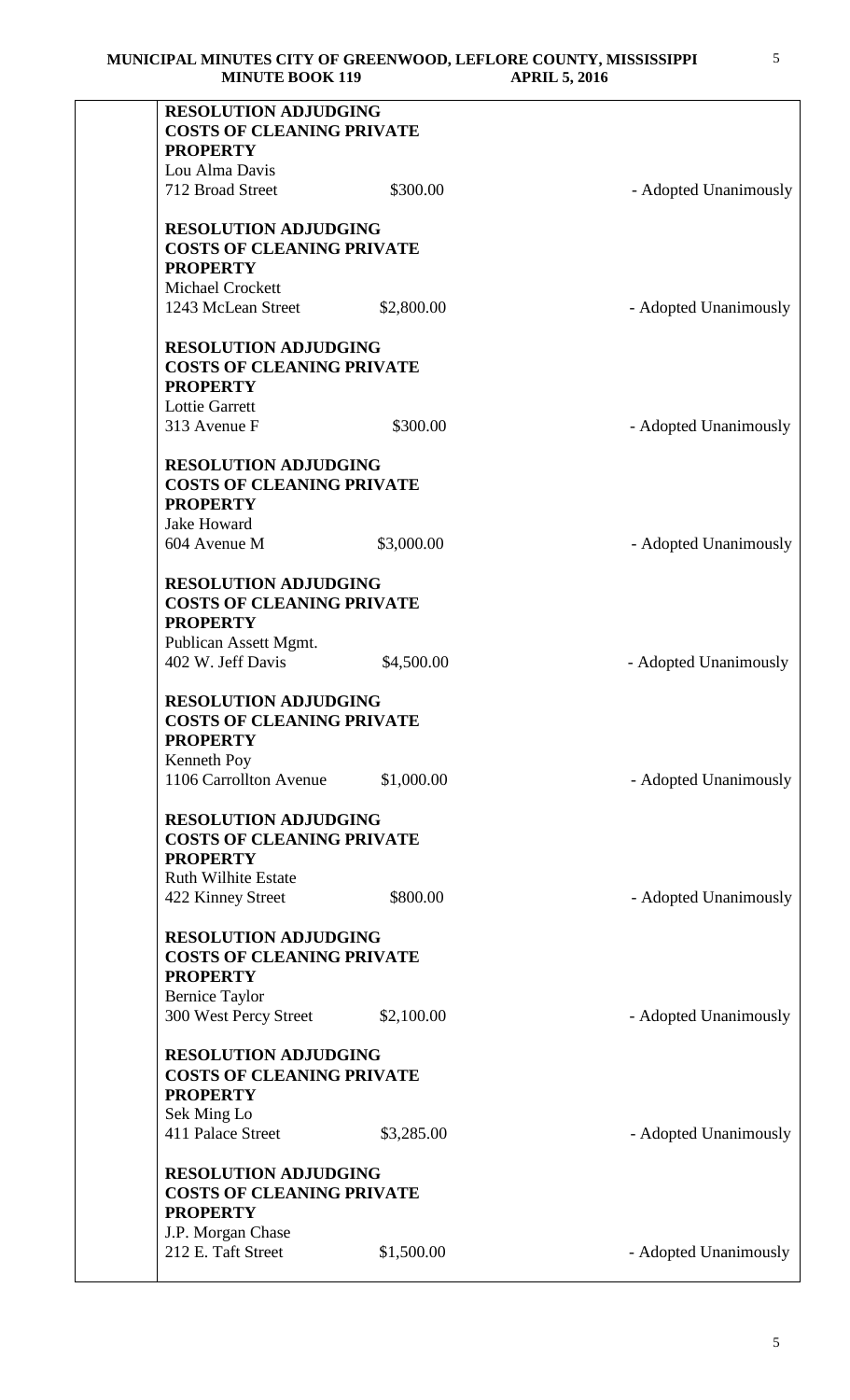| <b>RESOLUTION ADJUDGING</b><br><b>COSTS OF CLEANING PRIVATE</b><br><b>PROPERTY</b>                        |            |                       |
|-----------------------------------------------------------------------------------------------------------|------------|-----------------------|
| Household Mortgage Funding                                                                                |            |                       |
| $3104^{\text{th}}$ Street                                                                                 | \$4,500.00 | - Adopted Unanimously |
| <b>RESOLUTION ADJUDGING</b><br><b>COSTS OF CLEANING PRIVATE</b>                                           |            |                       |
| <b>PROPERTY</b><br>Priscilla McNair                                                                       |            |                       |
| 1014 Eastlawn Drive                                                                                       | \$3,526.00 | - Adopted Unanimously |
| <b>RESOLUTION ADJUDGING</b>                                                                               |            |                       |
| <b>COSTS OF CLEANING PRIVATE</b><br><b>PROPERTY</b>                                                       |            |                       |
| <b>E</b> Company Concepts<br>310 McNeill Street                                                           | \$1,000.00 | - Adopted Unanimously |
| <b>RESOLUTION ADJUDGING</b>                                                                               |            |                       |
| <b>COSTS OF CLEANING PRIVATE</b>                                                                          |            |                       |
| <b>PROPERTY</b>                                                                                           |            |                       |
| Joe Binion                                                                                                |            |                       |
| 908 Parkway (Sgt. Cooley)                                                                                 | \$300.00   | - Adopted Unanimously |
| <b>RESOLUTION ADJUDGING</b>                                                                               |            |                       |
| <b>COSTS OF CLEANING PRIVATE</b>                                                                          |            |                       |
| <b>PROPERTY</b>                                                                                           |            |                       |
| Carl F. Clark                                                                                             |            |                       |
| 505 Seminole                                                                                              | \$3,900.00 | - Adopted Unanimously |
| <b>RESOLUTION ADJUDGING</b><br><b>COSTS OF CLEANING PRIVATE</b><br><b>PROPERTY</b>                        |            |                       |
| Rose Johnson                                                                                              |            |                       |
| 1100 Broad Street                                                                                         | \$3,500.00 | - Adopted Unanimously |
| <b>RESOLUTION ADJUDGING</b><br><b>COSTS OF CLEANING PRIVATE</b><br><b>PROPERTY</b><br><b>Dyane Carter</b> |            |                       |
| 411 Broad Street                                                                                          | \$2,500.00 | - Adopted Unanimously |
| <b>RESOLUTION ADJUDGING</b>                                                                               |            |                       |
| <b>COSTS OF CLEANING PRIVATE</b><br><b>PROPERTY</b>                                                       |            |                       |
| Lou Wae Yung Pang                                                                                         |            |                       |
| 901 Broad Street                                                                                          | \$1,500.00 | - Adopted Unanimously |
| <b>RESOLUTION ADJUDGING</b>                                                                               |            |                       |
| <b>COSTS OF CLEANING PRIVATE</b><br><b>PROPERTY</b>                                                       |            |                       |
| Apollis Jackson                                                                                           |            |                       |
| 206 Young Street                                                                                          | \$300.00   | - Adopted Unanimously |
| <b>RESOLUTION ADJUDGING</b>                                                                               |            |                       |
| <b>COSTS OF CLEANING PRIVATE</b><br><b>PROPERTY</b>                                                       |            |                       |
| <b>Annette Smith</b>                                                                                      |            |                       |
| 322 Short Street                                                                                          | \$1,000.00 | - Adopted Unanimously |
|                                                                                                           |            |                       |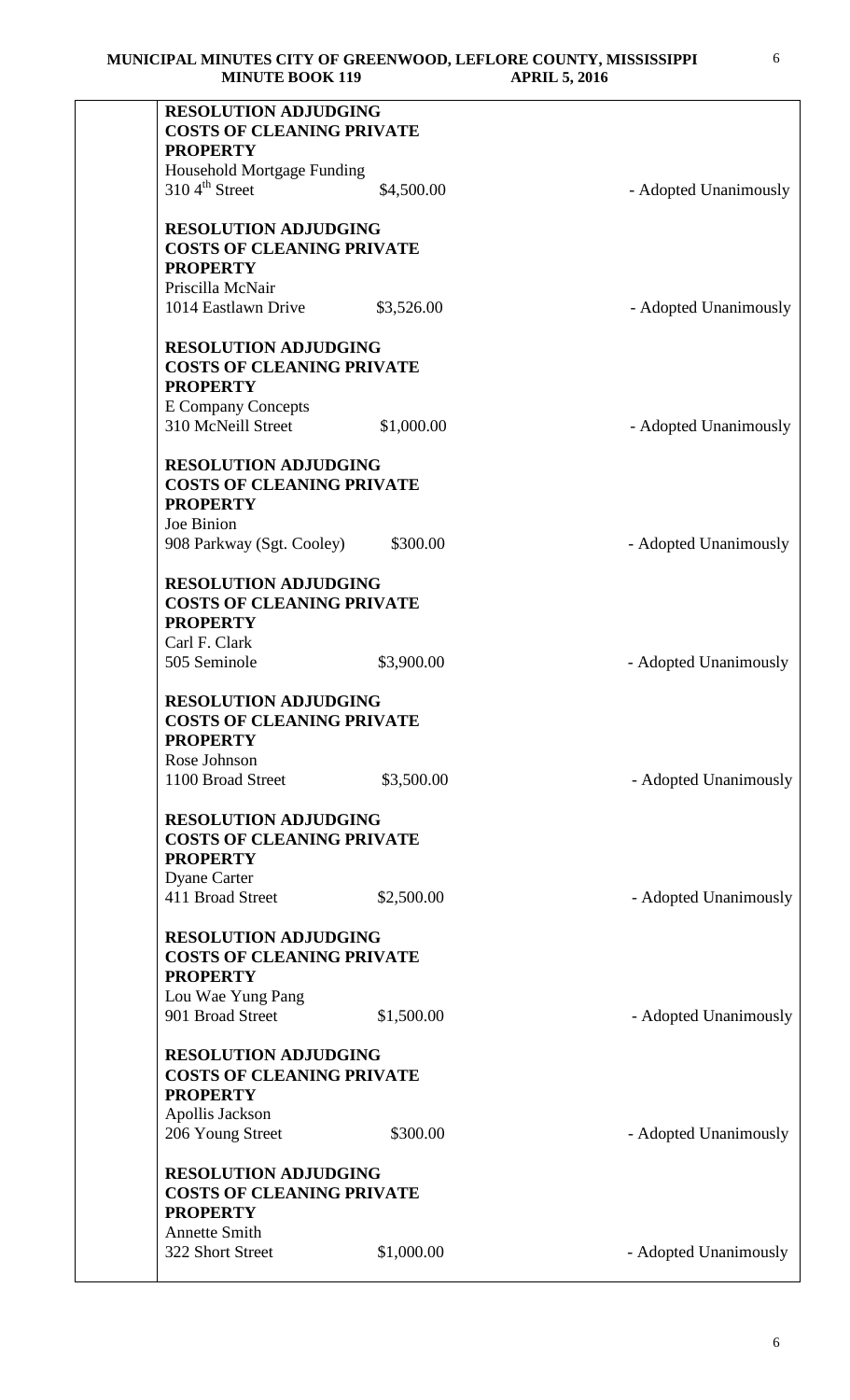| <b>RESOLUTION ADJUDGING</b><br><b>COSTS OF CLEANING PRIVATE</b><br><b>PROPERTY</b>                            |            |                       |
|---------------------------------------------------------------------------------------------------------------|------------|-----------------------|
| Phillip Joe                                                                                                   |            |                       |
|                                                                                                               |            |                       |
| 800 Bowie Lane                                                                                                | \$500.00   | - Adopted Unanimously |
| <b>RESOLUTION ADJUDGING</b><br><b>COSTS OF CLEANING PRIVATE</b><br><b>PROPERTY</b>                            |            |                       |
| <b>Morrison Holdings</b><br>300 Block W. Johnson Street \$16,500.00                                           |            | - Adopted Unanimously |
| <b>RESOLUTION ADJUDGING</b><br><b>COSTS OF CLEANING PRIVATE</b><br><b>PROPERTY</b>                            |            |                       |
| <b>Brian Paul</b><br>411 Avenue A Rear                                                                        | \$1,737.00 | - Adopted Unanimously |
| <b>RESOLUTION ADJUDGING</b><br><b>COSTS OF CLEANING PRIVATE</b><br><b>PROPERTY</b><br>Thad Miller             |            |                       |
| 502 West Jefferson                                                                                            | \$4,900.00 | - Adopted Unanimously |
| <b>RESOLUTION ADJUDGING</b><br><b>COSTS OF CLEANING PRIVATE</b><br><b>PROPERTY</b><br>Jamie Tanksley          |            |                       |
| 616 Avenue I                                                                                                  | \$4,100.00 | - Adopted Unanimously |
| <b>RESOLUTION ADJUDGING</b><br><b>COSTS OF CLEANING PRIVATE</b><br><b>PROPERTY</b><br>John Whirl              |            |                       |
| 309 Rear Bowie Lane                                                                                           | \$4,500.00 | - Adopted Unanimously |
| <b>RESOLUTION ADJUDGING</b><br><b>COSTS OF CLEANING PRIVATE</b><br><b>PROPERTY</b><br>Johnnie Lee Hill, Et Al |            |                       |
| 1008 Strong Avenue                                                                                            | \$4,500.00 | - Adopted Unanimously |
| <b>RESOLUTION ADJUDGING</b><br><b>COSTS OF CLEANING PRIVATE</b><br><b>PROPERTY</b><br>K.K. Henderson Kent     |            |                       |
| 1103 Strong Avenue                                                                                            | \$2,400.00 | - Adopted Unanimously |
| <b>RESOLUTION ADJUDGING</b><br><b>COSTS OF CLEANING PRIVATE</b><br><b>PROPERTY</b>                            |            |                       |
| <b>Gregory Williams</b><br>807 West Henry Street                                                              | \$3,950.00 | - Adopted Unanimously |
| <b>RESOLUTION ADJUDGING</b><br><b>COSTS OF CLEANING PRIVATE</b><br><b>PROPERTY</b>                            |            |                       |
| Wallace Van Meter, Jr.<br>709-713 Cotton Street Rear                                                          | \$6,200.00 | - Adopted Unanimously |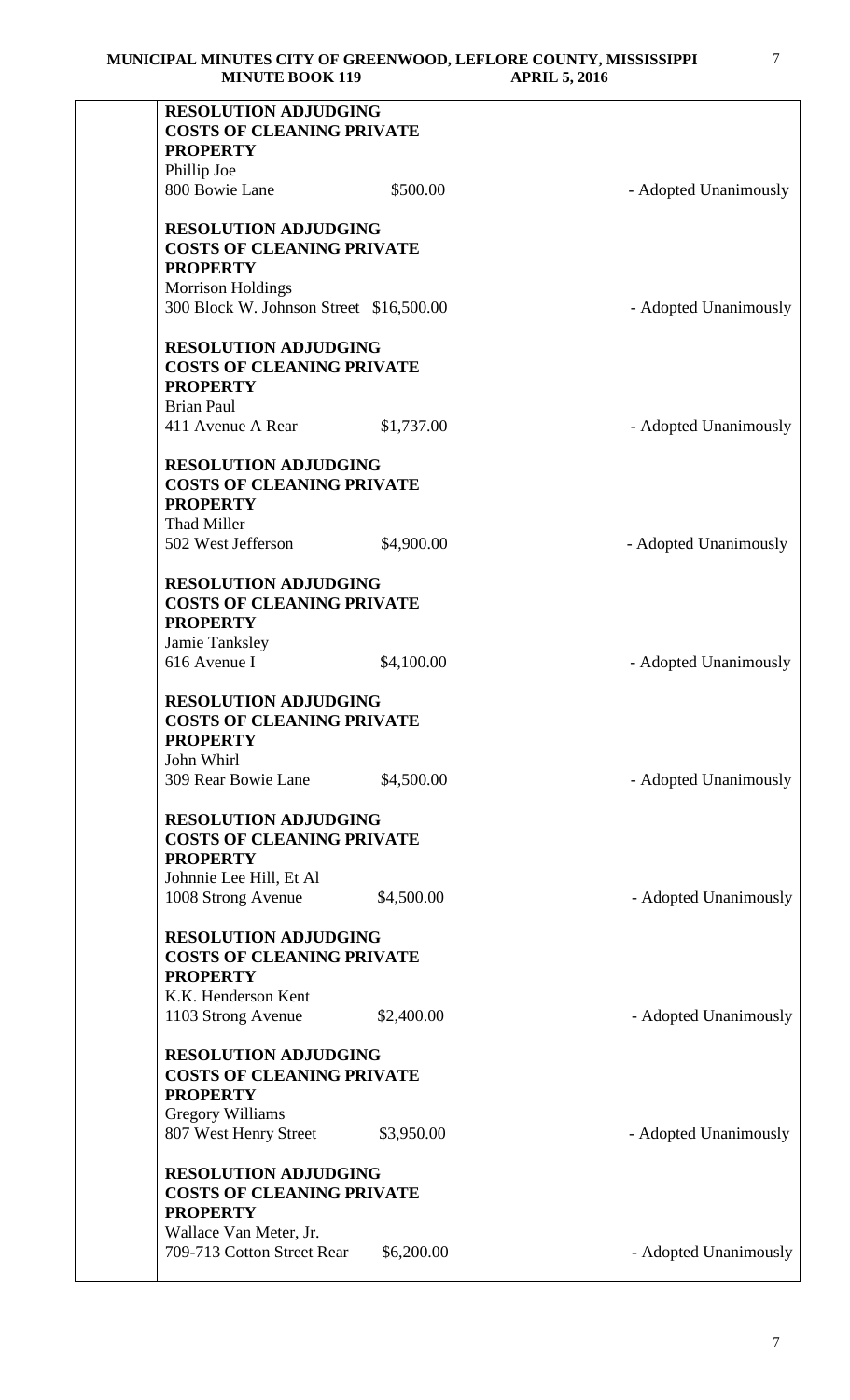| <b>RESOLUTION ADJUDGING</b><br><b>COSTS OF CLEANING PRIVATE</b> |            |                                                                                  |
|-----------------------------------------------------------------|------------|----------------------------------------------------------------------------------|
| <b>PROPERTY</b>                                                 |            |                                                                                  |
| <b>Morrison Holdings</b>                                        |            |                                                                                  |
| 329/331 W. Johnson Street                                       | \$3,000.00 | - Adopted Unanimously                                                            |
| <b>RESOLUTION ADJUDGING</b>                                     |            |                                                                                  |
| <b>COSTS OF CLEANING PRIVATE</b>                                |            |                                                                                  |
| <b>PROPERTY</b>                                                 |            |                                                                                  |
| Dennis Cheeks, Sr. & Jr.                                        |            |                                                                                  |
| 603 Henderson Street                                            | \$1,975.00 | - Adopted Unanimously                                                            |
| <b>RESOLUTION ADJUDGING</b>                                     |            |                                                                                  |
| <b>COSTS OF CLEANING PRIVATE</b>                                |            |                                                                                  |
| <b>PROPERTY</b>                                                 |            |                                                                                  |
| <b>Beatrice Dailey</b>                                          |            |                                                                                  |
| 113 East Taft Street                                            | \$1,600.00 | - Adopted Unanimously                                                            |
| <b>RESOLUTION ADJUDGING</b>                                     |            |                                                                                  |
| <b>COSTS OF CLEANING PRIVATE</b>                                |            |                                                                                  |
| <b>PROPERTY</b>                                                 |            |                                                                                  |
| Wallace Van Meter, Jr.                                          |            |                                                                                  |
| 703 Hunter Alley                                                | \$2,400.00 | - Adopted Unanimously                                                            |
| <b>RESOLUTION ADJUDGING</b>                                     |            |                                                                                  |
| <b>COSTS OF CLEANING PRIVATE</b>                                |            |                                                                                  |
| <b>PROPERTY</b>                                                 |            |                                                                                  |
| Wallace Van Meter, Jr.                                          |            |                                                                                  |
| 414/420 Avenue G Rear                                           | \$4,500.00 | - Adopted Unanimously                                                            |
| <b>RESOLUTION ADJUDGING</b><br><b>COSTS OF CLEANING PRIVATE</b> |            |                                                                                  |
| <b>PROPERTY</b>                                                 |            |                                                                                  |
| Louise Williams                                                 |            |                                                                                  |
| 207 McCain Street                                               | \$5,100.00 | - Adopted Unanimously                                                            |
|                                                                 |            |                                                                                  |
| <b>RESOLUTION ADJUDGING</b>                                     |            |                                                                                  |
| <b>COSTS OF CLEANING PRIVATE</b><br><b>PROPERTY</b>             |            |                                                                                  |
|                                                                 |            |                                                                                  |
| Thomas Gordon<br>225 Carrollton Avenue                          | \$5,000.00 | - Adopted Unanimously                                                            |
|                                                                 |            |                                                                                  |
| <b>RESOLUTION ADJUDGING</b><br><b>COSTS OF CLEANING PRIVATE</b> |            |                                                                                  |
|                                                                 |            |                                                                                  |
| <b>PROPERTY</b>                                                 |            |                                                                                  |
| <b>KDK</b> Properties<br>233 Carrollton Avenue                  |            |                                                                                  |
|                                                                 | \$5,000.00 | - Adopted Unanimously                                                            |
| IN RE: POLICY ISSUES AGENDA - NONE                              |            |                                                                                  |
|                                                                 |            | Council President Stevenson advised Council that they would handle routine items |
| $5(b)$ 6 at this time.                                          |            |                                                                                  |

 Charles Hill explained the following resolution. He said the change order covers pipe size changes per MDOT and for markers. He said they will have another change order at the end of the project.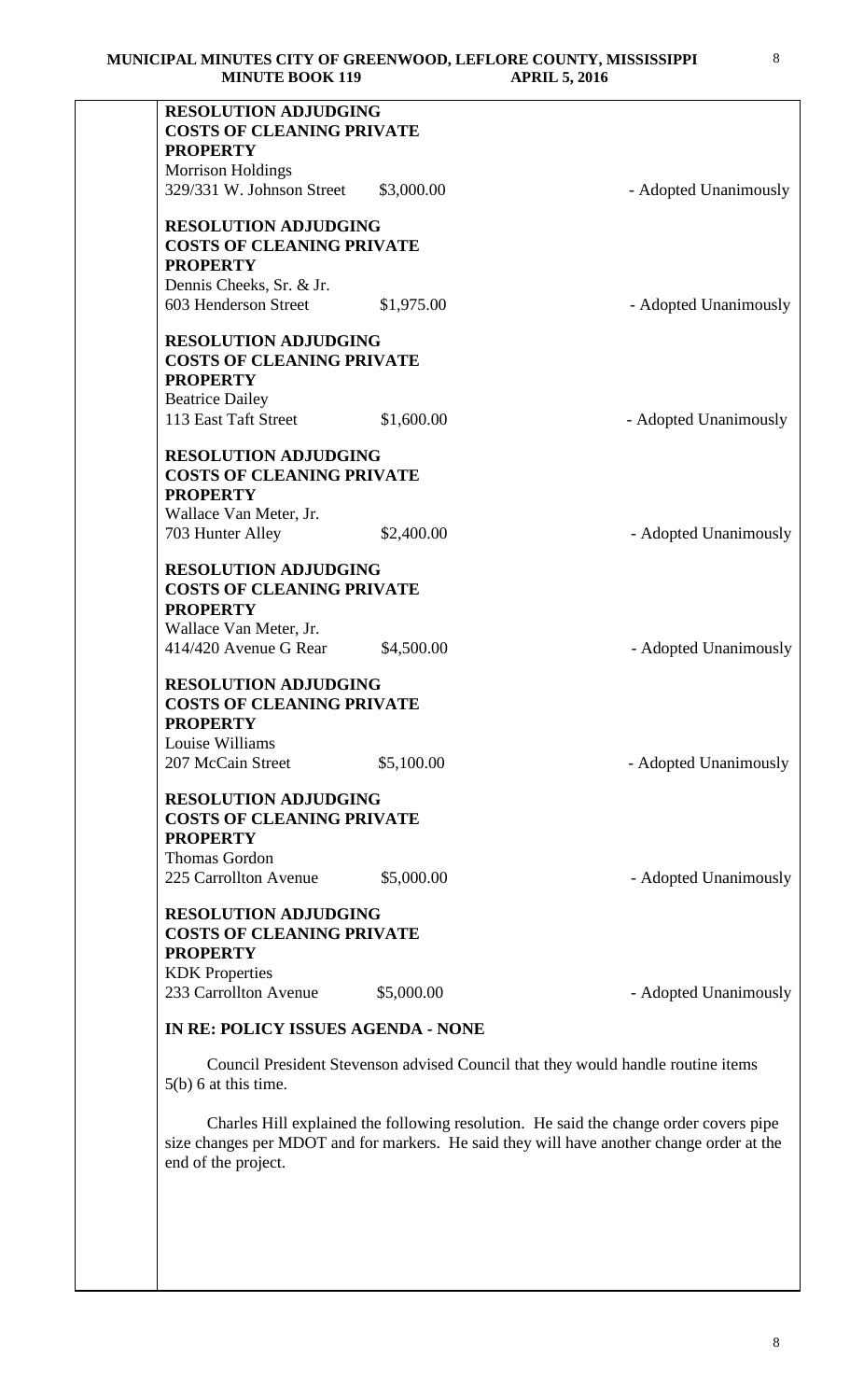**A RESOLUTION AUTHORIZING ADDITIVE CHANGE ORDER NUMBER 1 TO THE CONTRACT WITH GREENBRIAR DIGGING SERVICE LIMITED PARTNERSHIP FOR SEWER FORCE MAIN AND PUMP STATION IMPROVEMENTS, PHASE 3, MISSISSIPPI VALLEY STATE UNIVERSITY SEWER CONNECTION - Adopted Unanimously**

# **IN RE: ROUTINE AGENDA IN RE: CONSENT AGENDA IN RE: MINUTES**

 Motion was made by Councilperson Johnny Jennings, seconded by Councilperson Andrew Powell, to adopt the minutes of the March 15, 2016 City Council meeting. A vote was taken, Councilpersons Johnny Jennings, Lisa Cookston, Ronnie Stevenson, Charles E. McCoy, Sr., and Andrew Powell all voted YEA. Councilpersons David Jordan and Carl Palmer being absent. The President declared the motion passed and adopted.

## **A RESOLUTION AUTHORIZING ADVERTISEMENT FOR ANNUAL BIDS FOR SERVICES**  AND CERTAIN COMMODITIES **Adopted Unanimously**

**A RESOLUTION AUTHORIZING THE ADVERTISEMENT FOR BIDS FOR THE PURCHASE OF UNIFORMS FOR PUBLIC WORKS DEPARTMENT - Adopted Unanimously**

**A RESOLUTION AUTHORIZING THE PURCHASE OF A 2016 FORD F-150 XL ½ TON CREW CAB 4WD TRUCK AT STATE CONTRACT PRICE FOR USE BY THE**  GREENWOOD FIRE DEPARTMENT **-** Adopted Unanimously

### **AN ORDER REVISING THE BUDGET FOR THE FISCAL YEAR 2015-2016 AS AUTHORIZED BY CHAPTER 519 OF LAWS OF MISSISSIPPI FOR 1985.**

**WHEREAS**, provisions of Chapter 519 of the Laws of Mississippi of 1985, as amended, municipal budgets for fiscal year may be revised under circumstances as set forth therein and;

**WHEREAS**, it affirmatively appears that there remains in certain funds an unexpended sum not needed or expected to be needed for the purpose or purposes for which it was appropriated in said budget and that the same should be transferred to another code where needed.

 **IT IS THEREFORE, ORDERED** that the budget for the fiscal year beginning October 1, 2015 and ending September 30, 2016, be and the same is hereby revised and amended so as to make the following changes, to wit: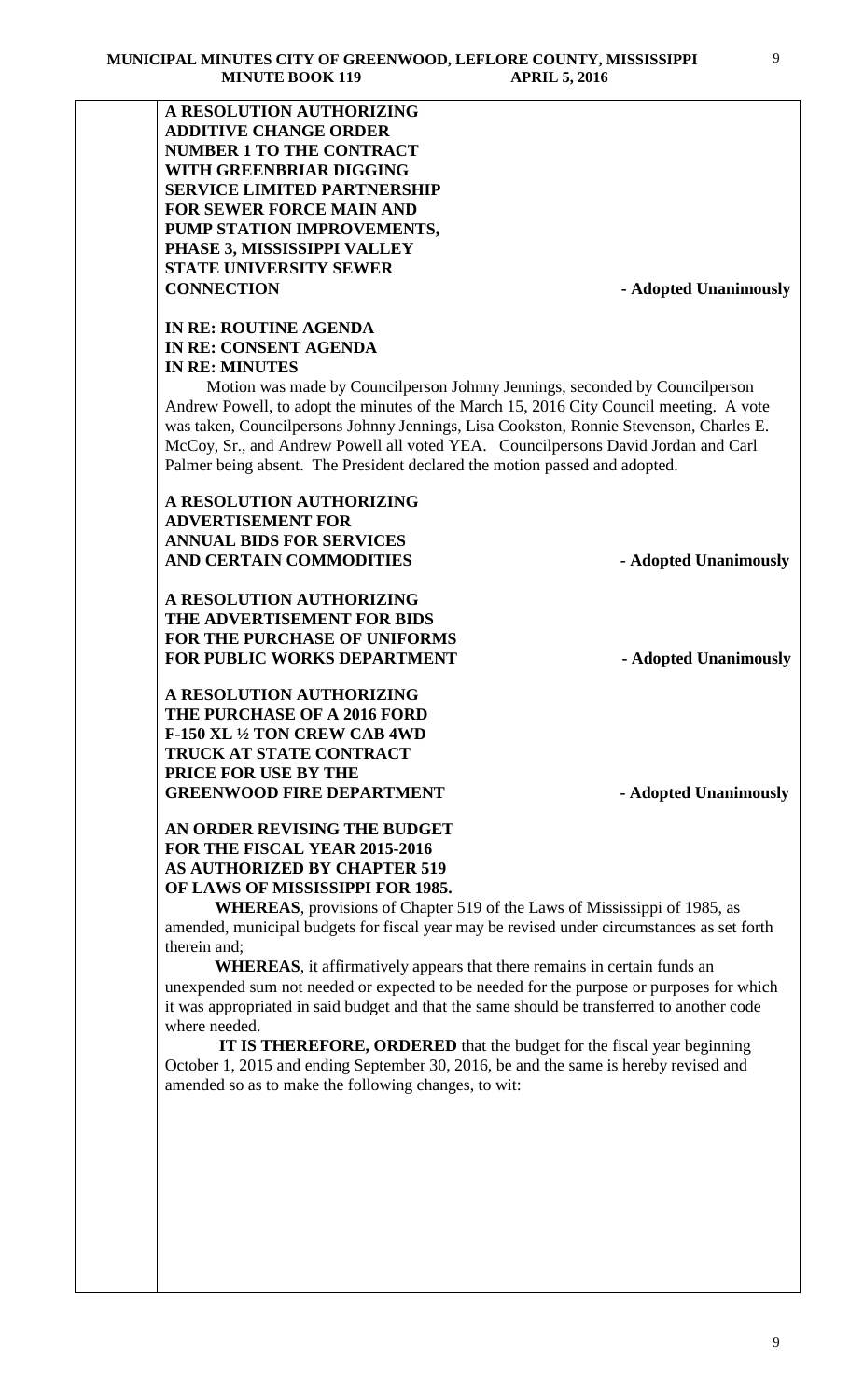It is requested that the budgets for the Inventory Control and Youth Center divisions (both are divisions of the Public Works Department), for fiscal year ending September 30, 2016, be amended and changed as follows, to wit:

| Account $#$             | Description              | <b>Current budget</b> | Decrease | Increase | <b>Revised budget</b> |
|-------------------------|--------------------------|-----------------------|----------|----------|-----------------------|
|                         | 001-245-635 Bldg mnt/rep | \$1,008.00            | \$650.00 |          | 358.00                |
| 001-245-500 Office supp |                          | 500.00                |          | \$200.00 | 700.00                |
| 001-245-545 Janit supp  |                          | 1,000.00              |          | 350.00   | 1,350.00              |
| 001-245-550 Clothing    |                          | 500.00                |          | 100.00   | 600.00                |
| 002-371-560 R/M Bldg    |                          | 2,000.00              | 600.00   |          | 1,400.00              |
| 002-371-555 Supplies    |                          | 4,000.00              |          | 600.00   | 4,600.00              |

This budget adjustment is a transfer of funds only and does not increase nor decrease the overall total for the Public Works Department. Thank you for your attention and response to this matter.

Respectfully Submitted,

Susan Bailey

Public Works Director

SB:gl

 The above and foregoing order having first been reduced to writing was considered section by section and then as a whole, having been introduced by Councilperson Johnny Jennings, was duly seconded for adoption by Councilperson Andrew Powell, and upon a vote being called received the following vote:

| <b>COUNCILPERSON</b>    | YEA    | <b>NAY</b> |
|-------------------------|--------|------------|
| Johnny Jennings         | X      |            |
| Lisa Cookston           | X      |            |
| <b>Ronnie Stevenson</b> | X      |            |
| Charles E. McCoy, Sr.   | X      |            |
| <b>Andrew Powell</b>    | X      |            |
| David Jordan            | Absent |            |
| Carl Palmer             | Absent |            |

The President of the Council then declared the motion passed and adopted this the 5th day of April, 2016.

RONNIE STEVENSON PRESIDENT OF THE COUNCIL

## CAROLYN MCADAMS, MAYOR

ATTEST: CINDERELLA M. MORRIS, DEPUTY CLERK

It is requested that the budgets for the Street Division and the Equipment Maintenance Division (both are divisions of the Public Works Department), be amended and changed for fiscal year ending September 30, 2016, as follows, to wit:

| <b>Account Number Description</b> |             | <b>Current Budget</b> | Decrease   | Increase   | <b>Revised Budget</b> |
|-----------------------------------|-------------|-----------------------|------------|------------|-----------------------|
| $001 - 201 - 540$                 | Fuel & lub  | \$65,000.00           | \$1,000.00 |            | \$64,000.00           |
| 001-201-522                       | Other supp  | 9,300.00              |            | \$1,000.00 | 10,300.00             |
| $001 - 241 - 540$                 | Fuel & lub  | 15,000.00             | 100.00     |            | 14,900.00             |
| 001-241-500                       | Office supp | 200.00                |            | 100.00     | 300.00                |

This budget adjustment is a transfer of funds only and does not increase nor decrease the overall total budget for the Public Works Department. Thank you for your attention and response to this matter.

Respectfully Submitted, Susan Bailey

SB:gl

 The above and foregoing order having first been reduced to writing was considered section by section and then as a whole, having been introduced by Councilperson Johnny Jennings, was duly seconded for adoption by Councilperson Andrew Powell, and upon a vote being called received the following vote: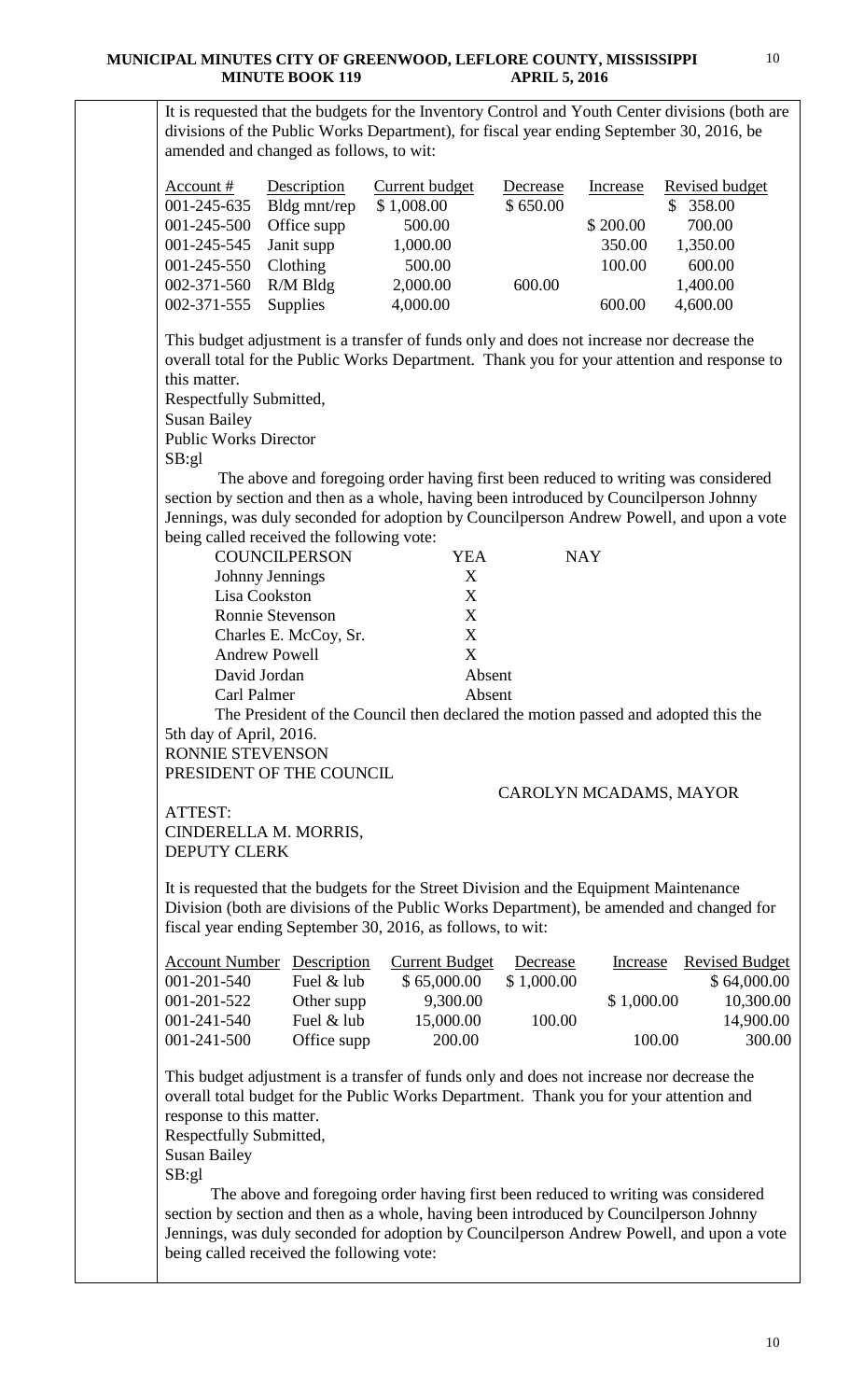**MUNICIPAL MINUTES CITY OF GREENWOOD, LEFLORE COUNTY, MISSISSIPPI MINUTE BOOK 119 APRIL 5, 2016**

| <b>COUNCILPERSON</b>                                                                                                                                                                                                                                                                                                                                                                                                                                                                                                                                                                                                                                                                 | <b>YEA</b>                                              | <b>NAY</b>               |                              |
|--------------------------------------------------------------------------------------------------------------------------------------------------------------------------------------------------------------------------------------------------------------------------------------------------------------------------------------------------------------------------------------------------------------------------------------------------------------------------------------------------------------------------------------------------------------------------------------------------------------------------------------------------------------------------------------|---------------------------------------------------------|--------------------------|------------------------------|
| Johnny Jennings                                                                                                                                                                                                                                                                                                                                                                                                                                                                                                                                                                                                                                                                      | X                                                       |                          |                              |
| Lisa Cookston                                                                                                                                                                                                                                                                                                                                                                                                                                                                                                                                                                                                                                                                        | X                                                       |                          |                              |
| Ronnie Stevenson                                                                                                                                                                                                                                                                                                                                                                                                                                                                                                                                                                                                                                                                     | $\mathbf X$                                             |                          |                              |
| Charles E. McCoy, Sr.                                                                                                                                                                                                                                                                                                                                                                                                                                                                                                                                                                                                                                                                | X                                                       |                          |                              |
| <b>Andrew Powell</b>                                                                                                                                                                                                                                                                                                                                                                                                                                                                                                                                                                                                                                                                 | X                                                       |                          |                              |
| David Jordan                                                                                                                                                                                                                                                                                                                                                                                                                                                                                                                                                                                                                                                                         | Absent                                                  |                          |                              |
| Carl Palmer                                                                                                                                                                                                                                                                                                                                                                                                                                                                                                                                                                                                                                                                          | Absent                                                  |                          |                              |
| The President of the Council then declared the motion passed and adopted this the                                                                                                                                                                                                                                                                                                                                                                                                                                                                                                                                                                                                    |                                                         |                          |                              |
| 5th day of April, 2016.                                                                                                                                                                                                                                                                                                                                                                                                                                                                                                                                                                                                                                                              |                                                         |                          |                              |
| RONNIE STEVENSON                                                                                                                                                                                                                                                                                                                                                                                                                                                                                                                                                                                                                                                                     |                                                         |                          |                              |
| PRESIDENT OF THE COUNCIL                                                                                                                                                                                                                                                                                                                                                                                                                                                                                                                                                                                                                                                             |                                                         |                          |                              |
|                                                                                                                                                                                                                                                                                                                                                                                                                                                                                                                                                                                                                                                                                      |                                                         | CAROLYN MCADAMS, MAYOR   |                              |
| ATTEST:                                                                                                                                                                                                                                                                                                                                                                                                                                                                                                                                                                                                                                                                              |                                                         |                          |                              |
| CINDERELLA M. MORRIS,                                                                                                                                                                                                                                                                                                                                                                                                                                                                                                                                                                                                                                                                |                                                         |                          |                              |
| <b>DEPUTY CLERK</b>                                                                                                                                                                                                                                                                                                                                                                                                                                                                                                                                                                                                                                                                  |                                                         |                          |                              |
|                                                                                                                                                                                                                                                                                                                                                                                                                                                                                                                                                                                                                                                                                      |                                                         |                          |                              |
|                                                                                                                                                                                                                                                                                                                                                                                                                                                                                                                                                                                                                                                                                      |                                                         |                          |                              |
| It is requested that the budget for the General Obligation Sewer Bonds-1988, Sewer                                                                                                                                                                                                                                                                                                                                                                                                                                                                                                                                                                                                   |                                                         |                          |                              |
| Enterprise Fund and Sewer Revenue Bonds for fiscal year ending September 30, 2015, be                                                                                                                                                                                                                                                                                                                                                                                                                                                                                                                                                                                                |                                                         |                          |                              |
| amended and changed as follows, to wit:                                                                                                                                                                                                                                                                                                                                                                                                                                                                                                                                                                                                                                              |                                                         |                          |                              |
|                                                                                                                                                                                                                                                                                                                                                                                                                                                                                                                                                                                                                                                                                      |                                                         |                          |                              |
| <b>ACCOUNT</b><br><b>DESCRIPTION</b>                                                                                                                                                                                                                                                                                                                                                                                                                                                                                                                                                                                                                                                 | <b>CURRENT</b>                                          | <b>INCREASE DECREASE</b> | <b>NEW</b>                   |
| <b>NUMBER</b>                                                                                                                                                                                                                                                                                                                                                                                                                                                                                                                                                                                                                                                                        | <b>BUDGET</b>                                           |                          | <b>BUDGET</b>                |
| 206-000-398 Retained Revenues                                                                                                                                                                                                                                                                                                                                                                                                                                                                                                                                                                                                                                                        | \$<br>.00.                                              | \$50,000.00              | 50,000.00<br>\$              |
| 206-450-650 Operating Trans Out                                                                                                                                                                                                                                                                                                                                                                                                                                                                                                                                                                                                                                                      | $\mathbb{S}$<br>.00                                     | \$50,000.00              | 50,000.00<br>\$              |
| 410-000-382 Operating Transf. In                                                                                                                                                                                                                                                                                                                                                                                                                                                                                                                                                                                                                                                     | \$5,822,356.00                                          | \$50,000.00              | \$5,872,356.00               |
| 410-236-788 Improv-Sewer Lines                                                                                                                                                                                                                                                                                                                                                                                                                                                                                                                                                                                                                                                       | $\mathbb{S}$<br>.00.                                    | \$50,000.00              | 50,000.00<br>\$              |
| 411-000-381 Operating Trans In                                                                                                                                                                                                                                                                                                                                                                                                                                                                                                                                                                                                                                                       | \$<br>87,638.00                                         | \$50,000.00              | 137,638.00<br>$\mathbb{S}^-$ |
| 411-550-950 Operating Trans Out \$6,480,.809.00                                                                                                                                                                                                                                                                                                                                                                                                                                                                                                                                                                                                                                      |                                                         | \$50,000.00              | \$6,530,809.00               |
| Bond Fund.<br>Nick Joseph, Jr., CPA<br><b>City Clerk</b><br>The above and foregoing order having first been reduced to writing was considered<br>section by section and then as a whole, having been introduced by Councilperson Johnny<br>Jennings, was duly seconded for adoption by Councilperson Andrew Powell, and upon a vote<br>being called received the following vote:<br><b>COUNCILPERSON</b><br>Johnny Jennings<br>Lisa Cookston<br>Ronnie Stevenson<br>Charles E. McCoy, Sr.<br><b>Andrew Powell</b><br>David Jordan<br>Carl Palmer<br>The President of the Council then declared the motion passed and adopted this the<br>5th day of April, 2016.<br>RONNIE STEVENSON | <b>YEA</b><br>X<br>X<br>X<br>X<br>X<br>Absent<br>Absent | <b>NAY</b>               |                              |
| PRESIDENT OF THE COUNCIL                                                                                                                                                                                                                                                                                                                                                                                                                                                                                                                                                                                                                                                             |                                                         |                          |                              |
|                                                                                                                                                                                                                                                                                                                                                                                                                                                                                                                                                                                                                                                                                      |                                                         | CAROLYN MCADAMS, MAYOR   |                              |
| ATTEST:                                                                                                                                                                                                                                                                                                                                                                                                                                                                                                                                                                                                                                                                              |                                                         |                          |                              |
|                                                                                                                                                                                                                                                                                                                                                                                                                                                                                                                                                                                                                                                                                      |                                                         |                          |                              |
| CINDERELLA M. MORRIS,                                                                                                                                                                                                                                                                                                                                                                                                                                                                                                                                                                                                                                                                |                                                         |                          |                              |
| <b>DEPUTY CLERK</b>                                                                                                                                                                                                                                                                                                                                                                                                                                                                                                                                                                                                                                                                  |                                                         |                          |                              |
|                                                                                                                                                                                                                                                                                                                                                                                                                                                                                                                                                                                                                                                                                      |                                                         |                          |                              |
|                                                                                                                                                                                                                                                                                                                                                                                                                                                                                                                                                                                                                                                                                      |                                                         |                          |                              |
|                                                                                                                                                                                                                                                                                                                                                                                                                                                                                                                                                                                                                                                                                      |                                                         |                          |                              |
|                                                                                                                                                                                                                                                                                                                                                                                                                                                                                                                                                                                                                                                                                      |                                                         |                          |                              |
|                                                                                                                                                                                                                                                                                                                                                                                                                                                                                                                                                                                                                                                                                      |                                                         |                          |                              |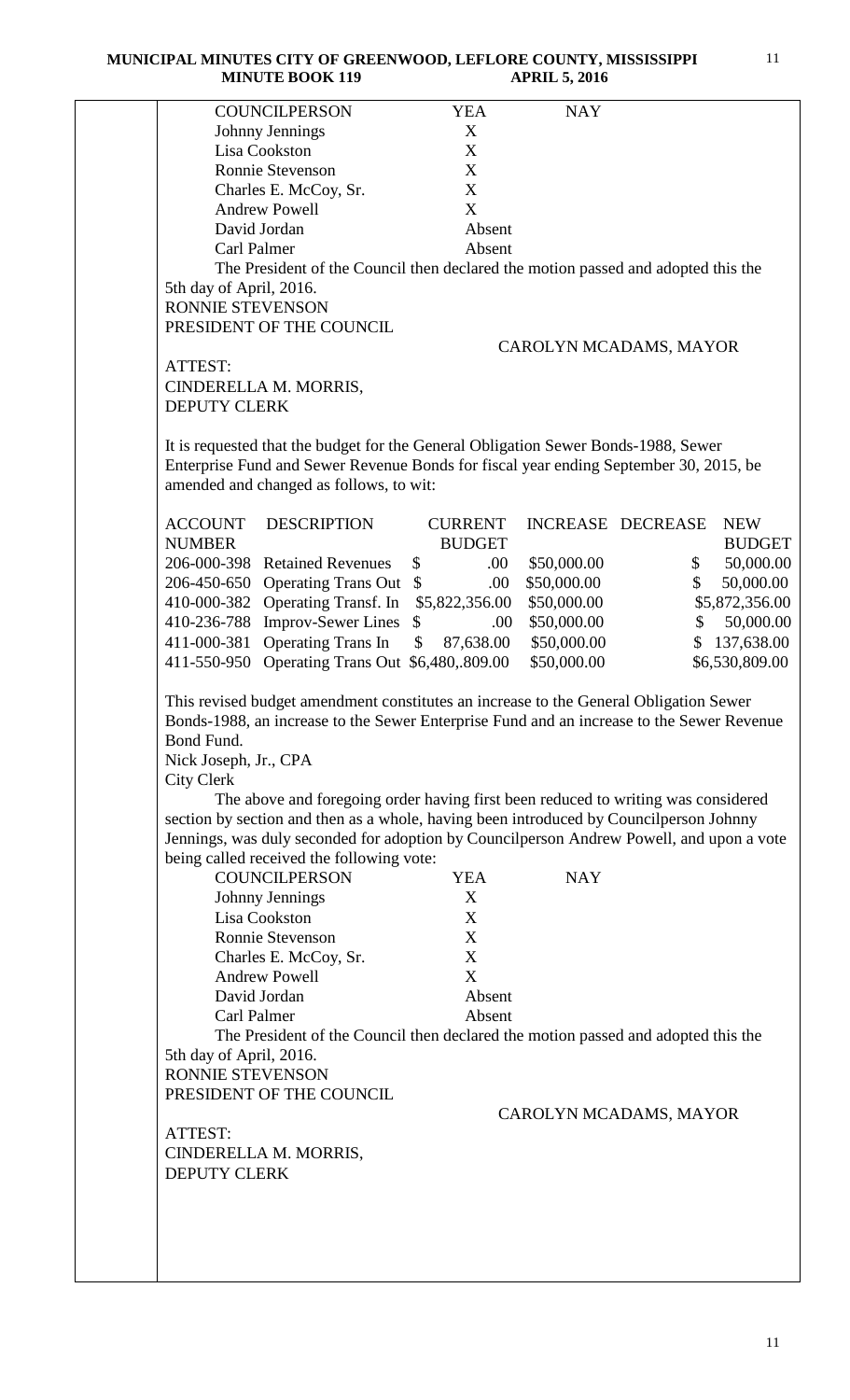#### **RESOLUTION AUTHORIZING THE MAYOR AND CITY CLERK TO DO ALL THINGS REASONABLE AND NECESSARY TO PAY ALL OBLIGATIONS ON THE DOCKET OF CLAIMS**

**WHEREAS**, the City from time to time incurs necessary reasonable expenses; and,

**WHEREAS**, all lawful obligations should be timely paid.

### **NOW, THEREFORE, BE IT RESOLVED BY THE COUNCIL OF THE CITY OF GREENWOOD, LEFLORE COUNTY, MISSISSIPPI**:

**SECTION 1**: The Mayor and the City Clerk should be and they are hereby authorized to do all things reasonable and necessary to pay all those obligations listed in the **"DOCKET OF CLAIMS," BOOK 64, CITY OF GREENWOOD, APRIL 5, 2016, CITY COUNCIL MEETING.**

The above and foregoing resolution, after having been first reduced to writing and read by the Clerk of the Council, was introduced by Councilperson Johnny Jennings, seconded by Councilperson Andrew Powell, and was adopted by the following roll call towit:

> YEAS NAYS Johnny Jennings Lisa Cookston Ronnie Stevenson Charles E. McCoy, Sr. Andrew Powell David Jordan - Absent Carl Palmer - Absent

### **IN RE: ROUTINE ITEMS AGENDA A RESOLUTION AUTHORIZING THE CITY OF GREENWOOD TO ADVERTISE FOR SEALED BIDS FOR THE SALE OF THE OLD SHIPLEY DONUT BUILDING - Adopted Unanimously**

**A RESOLUTION STATING COMMITMENT TO THE NATIONAL OBJECTIVE FOR THE CITY OF GREENWOOD'S PARTICIPATION IN THE 2015 COMMUNITY DEVELOPMENT BLOCK GRANT (CDBG) PROGRAM** - **Adopted Unanimously** 

**RESOLUTION AUTHORIZING THE CITY OF GREENWOOD TO ACCEPT THE BID FROM DAVID SMITH CONSTRUCTION, INC. FOR THE RESTORATION OF THE OLD GREENWOOD LEFLORE LIBRARY - Adopted Unanimously**

 Fire Chief Marcus Banks explained the following resolution to the Council. He said this resolution will update their radios with MSWIN (Mississippi Wireless Information Network) which would allow his department to communicate with the County and other municipalities that are on MSWIN Wireless.

**A RESOLUTION AUTHORIZING THE LEASE-PURCHASE FINANCING OF A MOTOROLA COMMUNICATIONS APX SOLUTION THROUGH BANK OF COMMERCE - Adopted Unanimously**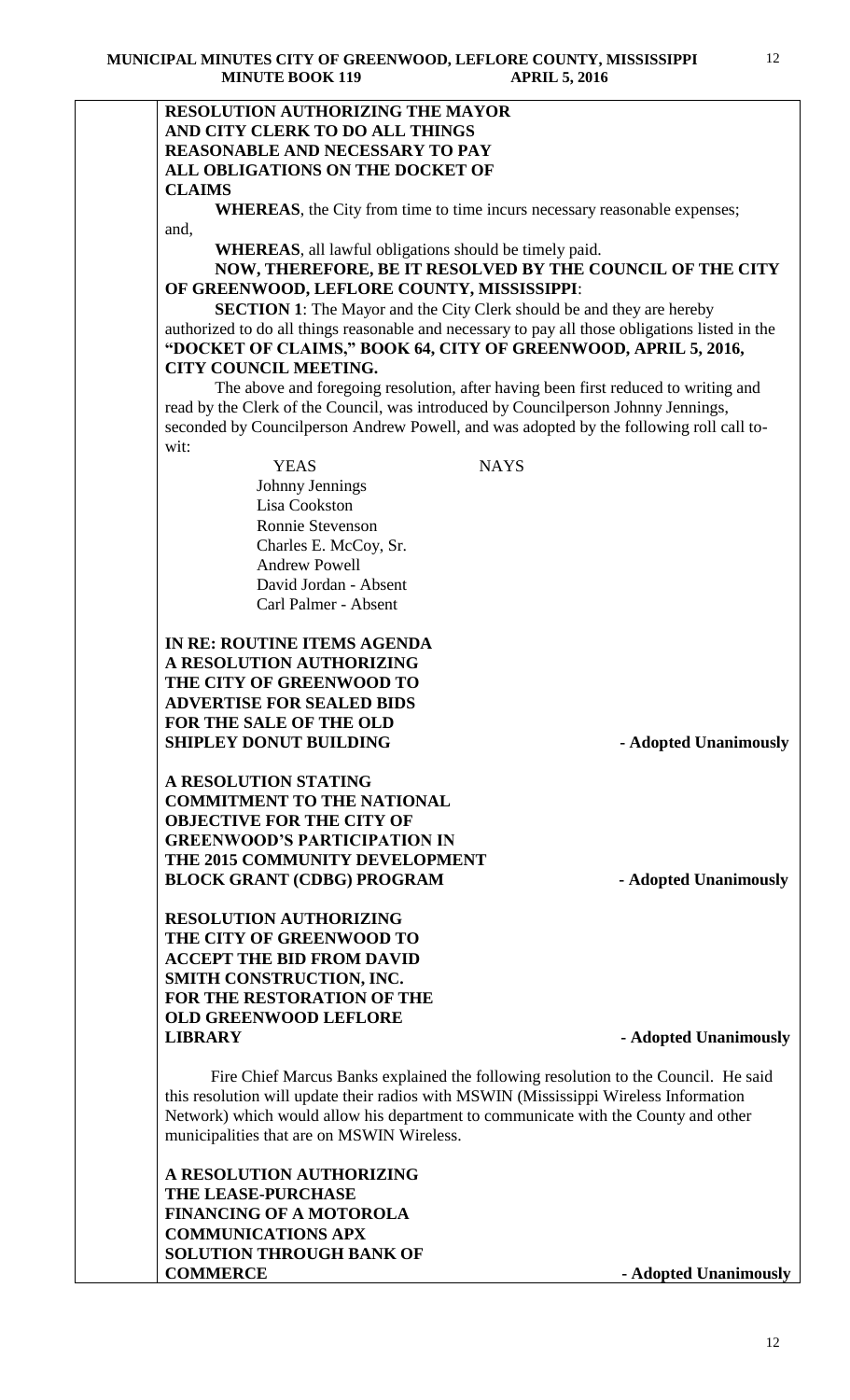**RESOLUTION APPROVING MEMORANDUM OF UNDERSTANDING BETWEEN THE MISSISSIPPI WIRELESS COMMUNICATION COMMISSION AND THE CITY OF GREENWOOD, MISSISSIPPI AND APPOINTING FIRE CHIEF MARCUS D. BANKS AS COMMUNICATIONS LIAISON OFFICER** - **Adopted Unanimously** 

**IN RE: STUDY AGENDA –** Historic Preservation Minutes March 14, 2016 and Planning Commission Minutes March 24, 2016

 Council President Ronnie Stevenson advised Council that they have copies of the Historic Preservation and Planning Commissions minutes for them to review.

 Councilperson Charles McCoy announced that the Employees Appreciation Picnic will be held Friday, August 12, 2016 in Whittington Park.

 **THERE BEING NO FURTHER BUSINESS, THIS MEETING WAS ADJOURNED** 

#### **RONNIE STEVENSON, PRESIDENT**

#### **JOHNNY JENNINGS, VICE PRESIDENT**

#### **LISA COOKSTON**

#### **CHARLES E. MCCOY, SR.**

 **ANDREW POWELL**

#### **DAVID JORDAN**

### **CARL PALMER**

#### **CERTIFIED BY:**

**NICK JOSEPH, JR., CITY CLERK**